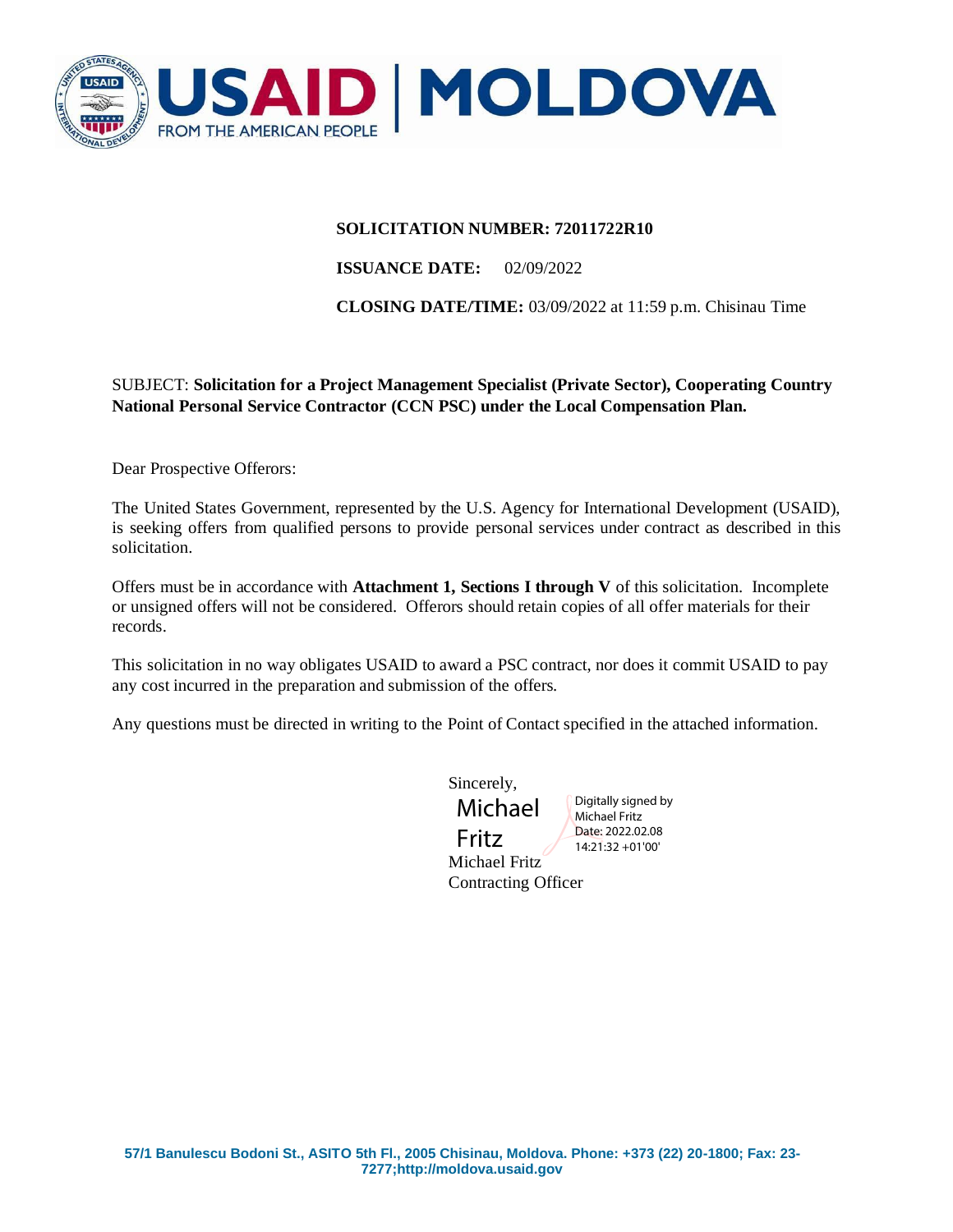

## I. **GENERAL INFORMATION**

- **1. SOLICITATION NO.: 72011722R10**
- **2. ISSUANCE DATE:** 02/09/2022
- **3. CLOSING DATE/TIME FOR RECEIPT OF OFFERS:** 03/09/2022 at 11:59 p.m. Chisinau Time
- **4. POSITION TITLE:** Project Management Specialist (Private Sector)
- **5. MARKET VALUE:** Basic Annual rate (in U.S. Dollars): \$34,291-51,440

In accordance with AIDAR Appendix J and ADS 309, the Local Compensation Plan (in effect at the time) of the U.S. Embassy to Moldova forms the basis of compensation. The LCP consists of the local salary schedule, which includes salary rates, authorized fringe benefits, and other pertinent facets of compensation. Final basic compensation will be negotiated within the listed market value. This salary range is not inclusive of other benefits and allowances.

- **6. PERIOD OF PERFORMANCE:** Employment under any contract issued under this solicitation is of a continuing nature. Its duration is expected to be part of a series of sequential contracts; all contract clauses, provisions, and regulatory requirements concerning availability of funds and the specific duration of the contract shall apply. The initial CCNPSC contract will be for an initial five year period, with possible renewal pending continued need for the position, contractor performance, and funds availability.
- **7. PLACE OF PERFORMANCE: Chisinau, Moldova.**
- **8. SECURITY LEVEL REQUIRED:** Foreign Service National Security Certification

#### **9. STATEMENT OF DUTIES:**

The USAID Mission to Moldova is responsible for the development, implementation and oversight of USAID-funded programs operating throughout Moldova. The Mission is providing assistance to promote Moldova's transition to a democratic, prosperous, stable, healthy country united towards Europe.

The Project Management Specialist is located in the Office of Economic Growth (OEG). OEG manages a large and dynamic portfolio of projects that promote economic growth by improving Economic Governance, Competitiveness, Agriculture, and Energy. The Specialist is responsible for managing, monitoring, evaluating, and reporting on OEG's agriculture portfolio. The incumbent will serve as the Agreement or Contracting Officer's Representative (AOR/COR) on one or more OEG activities and may serve as the alternate AOR/COR for one or more activities.

The Specialist is the team lead for USAID's work in the agriculture sector, and other economic growth sectors as needed, advising on and assisting with all aspects of the Mission's portfolio in this sector. He/she provides expert advice and high-quality service to support OEG in planning, implementing, managing, and monitoring the Mission's economic growth portfolio. The incumbent will independently undertake necessary research in support of the agriculture sector portfolio,  $\frac{1}{2}$  and other economic growth sectors as needed, organize and maintain databases, files and other information repositories; and maintain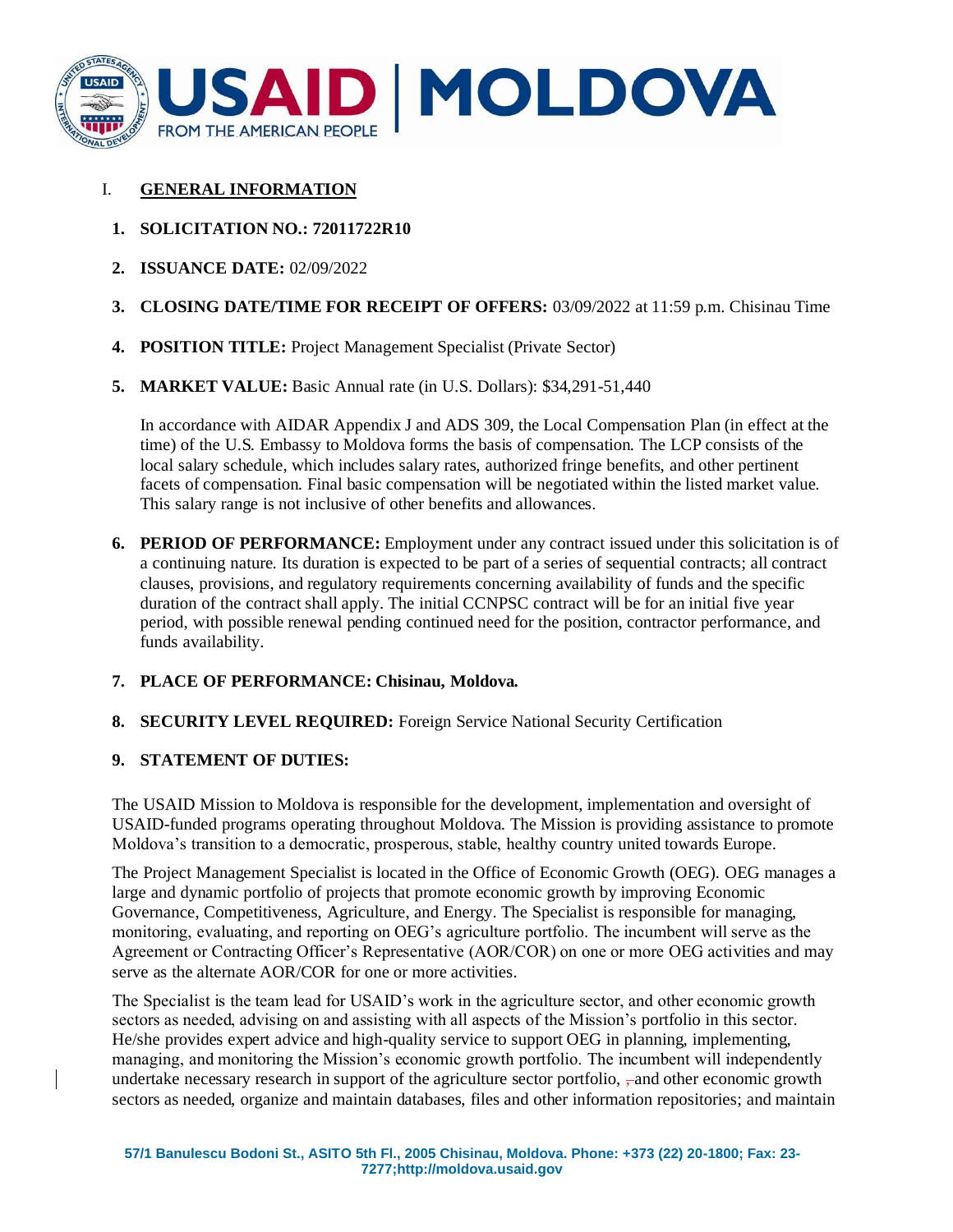

and develop reports, documentation and other tasks as they arise. The Specialist will support the design and implementation of agriculture, agriculture business, and other initiatives across OEG's portfolio, including working with business associations, advocacy groups, and others to improve Moldova's agriculture business environment. The incumbent is expected to liaise with interlocutors, including other donors and multilateral institutions, and establish and maintain government relationships on behalf of the Mission.

# **MAJOR DUTIES AND RESPONSIBILITIES:**

**Activity Management/COR/AOR Duties:** The Specialist's primary responsibility is to both manage, and assist in the management of, OEG's technical assistance activities. Activity management (or COR/AOR) duties may include:

- serving as the contracting/agreement officer's representative (COR/AOR; i.e., the lead project manager) for OEG agriculture activities;
- serving as the alternate COR/AOR (i.e., a backup project manager) for other OEG activities:
- providing USAID and its implementing partners with technical direction in the area of agriculture in order to make programmatic decisions;
- reviewing of vouchers, sub-grants, annual implementation plans, performance monitoring plans, key personnel, and other issues requiring AOR/COR "substantial involvement;"
- conducting financial management tasks related to OEG activities, such as preparation of quarterly accruals and pipeline analyses;
- conducting site visits to monitor OEG projects, which may require travel outside of Chisinau, as well as regular meetings and correspondence with partners and program stakeholders;
- tracking partner performance against activity objectives and results;
- tracking partner reporting; ensuring complete reports are submitted on-time and reported results are consistent with the contract or agreement;
- maintaining AOR/COR award files and project files; and
- drafts or assists in drafting daily bullets; program briefs; program directory updates; portfolio reviews; operational plans; annual performance plan and reports; scene-setters; briefers for USAID and other USG officials; report-outs from meetings and events; and other reporting as required.

**Planning & Procurement:** Participate and/or leads in the assessment, design, award and modification of activities, projects and strategies. Is responsible for drafting polished assessments, concept papers, program descriptions, statements of work, modifications, Project Appraisal Documents, and other analytical and planning documents; drafts and circulates for approval pre-obligation documents; initiates GLAAS requisitions; coordinates with the Regional Contracting Office on new procurements and modifications; and serves on and chairs Technical Evaluation Committees.

**Strategic Planning and Coordination:** Provides analysis and recommendations on agriculture and agriculture business issues and activities; tracks key political and reform developments to ensure USAID programs are designed and targeted to respond to needs, opportunities, and challenges; conducts research and analysis to support current and future programming; prepares briefing material; cultivates personal contacts in the agriculture sector; and briefs USG stakeholders, including Mission management on updates in the sector.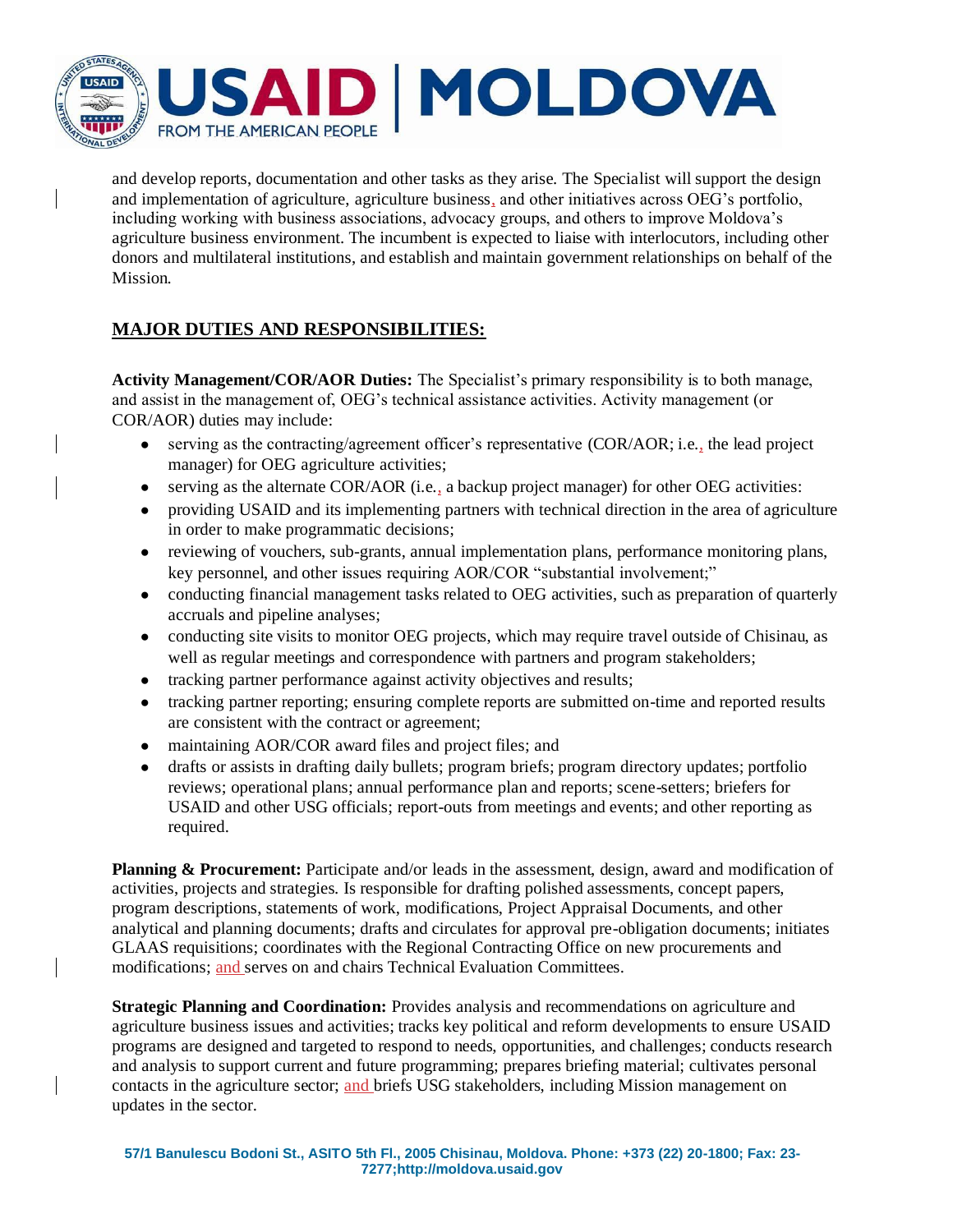

**Coordination, Representation, and Communication:** Meets regularly with USG stakeholders, other donors, government counterparts, civil society organizations, implementing partners, and other stakeholders to share information and coordinate OEG programming; may be required to represent USAID in external meetings related to the economic sector.

**SUPERVISORY RELATIONSHIP:** The Specialists directly supervised by the OEG Director or his/her designee.

**Supervision Exercised:** None.

# **10. AREA OF CONSIDERATION: Open to All Interested CCN (Cooperating Country National) Candidates.**

"Cooperating country" means the country in which the USAID Mission is located.

"Cooperating country national" ("CCN") means an individual who is a cooperating country citizen or a non-cooperating country citizen lawfully admitted for permanent residence in the cooperating country.

#### **NOTE: ALL CCNs MUST HAVE THE REQUIRED WORK AND/OR RESIDENCY PERMITS TO BE ELIGIBLE FOR CONSIDERATION. THE MISSION DOES NOT SPONSOR WORK PERMITS.**

- **11. PHYSICAL DEMANDS:** The work requested does not involve undue physical demands.
- **12. POINT OF CONTACT:** Completed offers (including all required documents see section IV below) must be submitted electronically to[: chisinauhr@usaid.gov](mailto:chisinauhr@usaid.gov) . When submitting an application, the solicitation number and the title of the position are to be mentioned in the subject line of the email.

#### II. **MINIMUM QUALIFICATIONS REQUIRED FOR THIS POSITION**

**Education:** Minimum of Bachelor's degree in business, project management, economics, finance, law, international relations, or a related field is required.

**Prior Work Experience:** This position requires at least five years of progressively responsible experience in program management within economic growth development assistance, agriculture, agribusiness, or similar sectors, with demonstrated project management skills.

**Language Proficiency:** Level IV (fluent) English ability for reading, speaking and writing is required; fluency (Level IV) in Romanian required for reading, speaking, and writing; and fluency in Russian (Level IV) is required for speaking, reading and writing.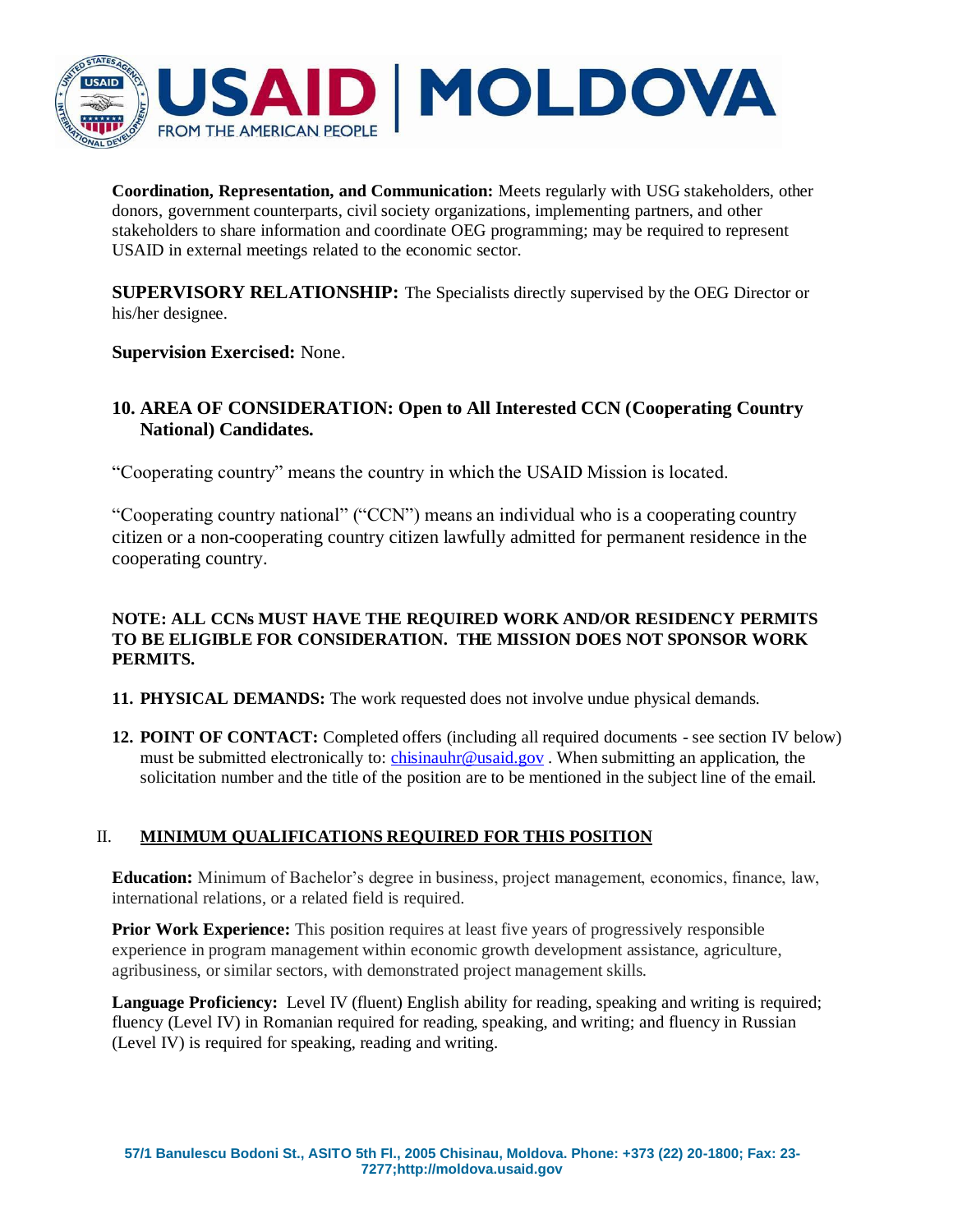

*Only offerors clearly meeting the above minimum qualifications will be considered for further evaluation.* 

FOREIGN SERVICE NATIONAL SECURITY CERTIFICATION AND MEDICAL CLEARANCES: The ability to obtain the required foreign national security certification and medical clearances for the position is considered a minimum qualification. See section V below.

The probationary period is three months.

## III. **EVALUATION AND SELECTION FACTORS**

*Selection Process and Basis of Evaluation: Offerors who clearly meet the aforementioned minimum education and work experience qualification requirements may be further evaluated through review of the offeror's submitted required documents (see section IV below) and ranked based on the below evaluation and selection factors. A competitive range may be established of the highest-ranked offerors, who may be further evaluated through technical/language tests, interviews, and reference checks to determine the most qualified/highest-ranked offeror. Reference checks may be conducted with individuals not provided by the offeror, and without prior notification to the offeror. Any offeror not receiving satisfactory reference checks will no longer be considered for the position. Negotiations may be conducted with the most qualified/ highest-ranked offeror at the conclusion of evaluations.*

**10 points – Education:** Minimum of Bachelor's degree in business, project management, economics, finance, law, international relations, or a related field is required. Additional education in the aforementioned areas is desired.

**30 points – Experience:** This position requires at least five years of progressively responsible experience in program management within economic growth development assistance, agriculture, agribusiness, or similar sectors, with demonstrated project management skills. **Knowledge of and experience working to** improve Moldova's agriculture sector is preferred. Additional experience in the aforementioned areas, especially with the USG, is desired.

**30 points – Knowledge:** Knowledge of project management principles as well as Moldova's current political, economic, social and cultural environment is also essential. Strong technical knowledge of the agriculture sector is needed to succeed in the role. Furthermore, a good working knowledge of the institutions, government actors, non-government organizations, and private sector actors whose engagement is necessary to successfully implement agriculture sector programs in Moldova. Good working knowledge of the use of MS Office suite, Gmail, and Google suite is essential. Advanced knowledge in one or more of the aforementioned areas is desired.

**30 points – Skills and Abilities:** The following skills and abilities are essential for this position:

- ability to analyze and synthesize complex data;
- excellent listening, writing and verbal communication skills including presentation skills;
- ability to recognize significant developments and trends in the area of SECTOR and identify the impact on program implementation;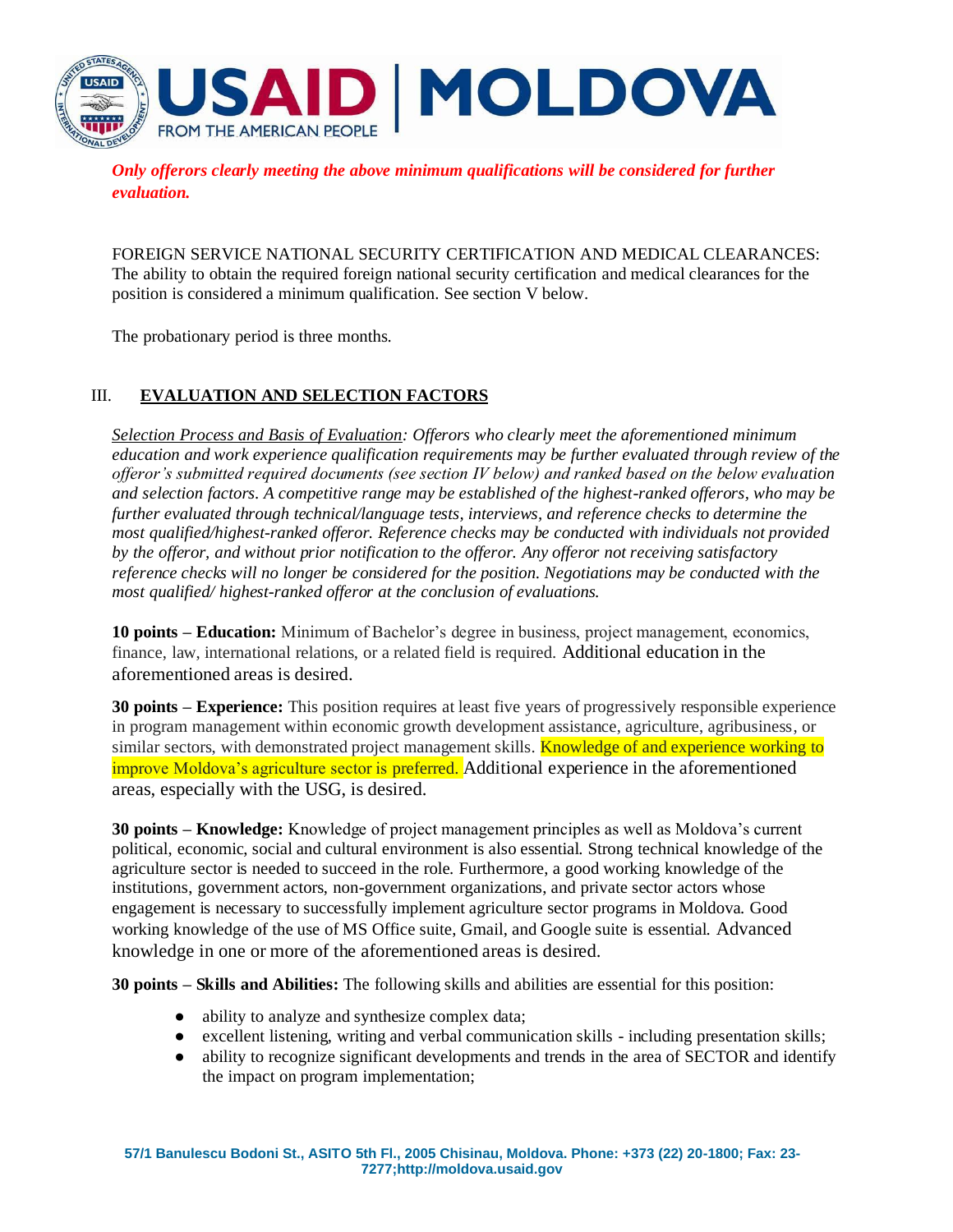

- strong interpersonal skills, including the ability to establish and maintain contacts with counterparts, other donor agencies, and international organizations;
- teamwork skills, including the ability to work collaboratively in a multicultural, team-based environment under tight deadlines;
- demonstrated ability to handle sensitive issues with professionalism, tact and diplomacy, including matters that require resolving disagreements or potentially divisive issues;
- strong learning agility and the ability to effectively adapt to new or changing situations;
- strong organizational and time management skills:

Additional skills and abilities will be desired.

## **TOTAL POSSIBLE POINTS: 100 points**

## IV. **PRESENTING AN OFFER/APPLYING FOR THIS POSITION**

- 1. Eligible Offerors are required to complete and submit through email *all* the below documents in order to be considered for the position.
	- a. *Completed DS-174* (application for Employment as Locally Employed Staff) which can be retrieved here[: https://eforms.state.gov/Forms/ds174.pdf](https://eforms.state.gov/Forms/ds174.pdf)

Offerors must complete the DS-174 form in English and are advised to include all of their current and previous work experience related to this position. Offerors may use continuation pages to further explain their relevant work experience, if needed.

An Internal Offeror's experience acquired before/after joining the U.S. Government should correspond to the information provided in the Official Personnel Folder (OPF). Any discrepancy found between the current application form (DS-174) and the information provided in the OPF related to offeror's qualifications could make the offeror ineligible for the position.

- b. *A cover letter* of no more than 2 pages that demonstrates how the Offeror's qualifications meet the evaluation and selection factors in section III. Excess pages (beyond 2) will not be read or considered.
- c. *A CV or standard resume* of no more than 4 pages.
- d. Names of **three professional references**, including at least one current/former supervisor, that have knowledge of the offeror's ability to perform the duties set forth in the solicitation. This information may be included in the cover letter or resume/CV.

Offerors who do not include all above required documents in their offer submission **will not** be considered for this position.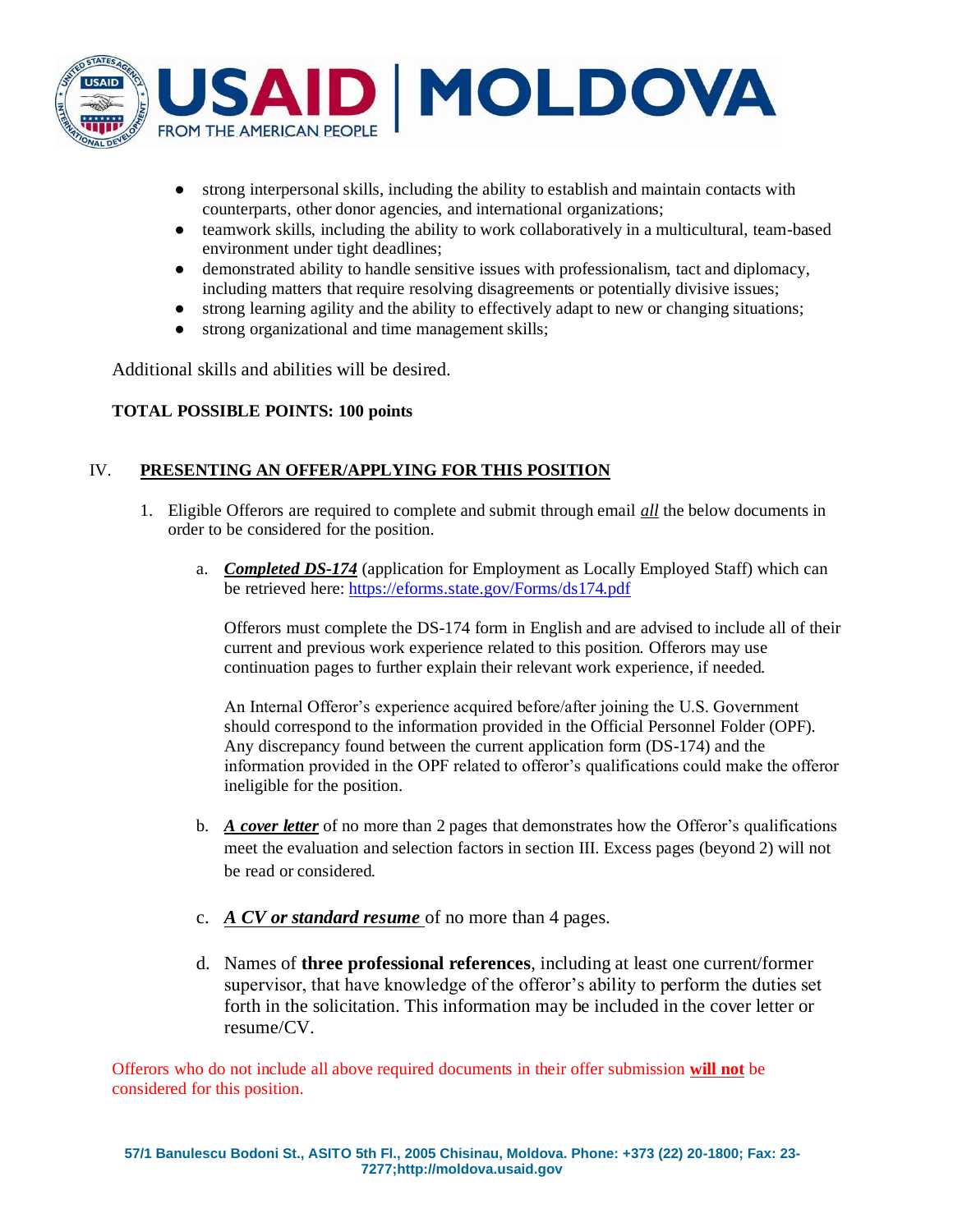

Offers must be received by the closing date and time specified in **Section I, item 3,** and submitted to the Point of Contact in **Section I, item 12** by email with appropriate attachments.

Documents/offers received through links to Google Drive, Sky Drive, and/or any other private cloud computing database/websites **will not be considered.** 

To ensure consideration of offers for the intended position, Offerors are to prominently reference the Solicitation number in the offer submission

*NOTE: Due to the high volume of applications received, we may only contact applicants who are being considered. Thank you for your understanding.*

## V. **LIST OF REQUIRED FORMS FOR PSC HIRES**

Once the Contracting Officer (CO) informs the successful Offeror about being selected for a contract award, the HR unit will provide the successful Offeror instructions about how to complete and submit the following forms, needed to obtain medical and security/facility access.

- 1. Questionnaire for Employment Authorization (U.S. Embassy Moldova form)
- 2. Authorization for Release of Information (U.S. Embassy Chisinau's form)
- 3. Certificate of Criminal Records (obtained from the pertinent authorities)

Failure of the selected offeror to accurately complete and submit required documents in a timely manner may be grounds for the CO to rescind any conditional pre-contract salary offer letter and begin negotiations with the next most qualified/highest ranked offeror.

#### VI. **BENEFITS/ALLOWANCES**

The local compensation plan (LCP) is the basis for all compensation payments to locally employed staff /CCNPSCs. The LCP consists of the local salary schedule, which includes salary rates, authorized fringe benefits, and other pertinent facets of compensation such as health and life insurance, and retirement allowance. As a matter of policy, and as appropriate, a PSC is normally authorized the following benefits and allowances:

1. BENEFITS: Health Insurance coverage Defined Contribution Fund 12%

2. ALLOWANCES (as applicable):

The Mission provides meal allowance in accordance with the Moldova Local Compensation Plan, in the amount of \$770.

Additional information may be provided to the selected offeror at time of salary offer.